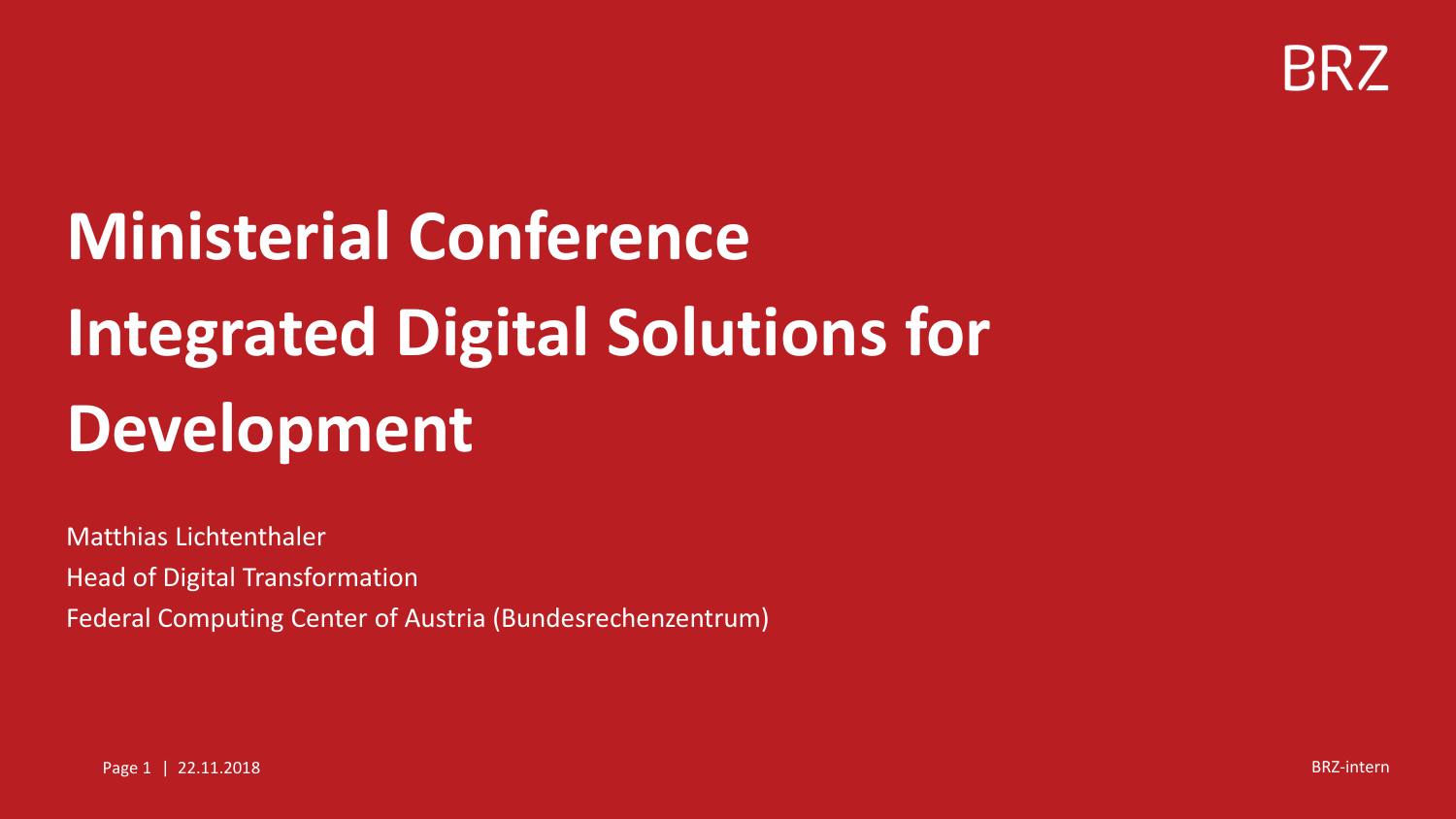### **The Austrian Public Sector – a Pioneer in Digital Transformation**

# **BRZ**

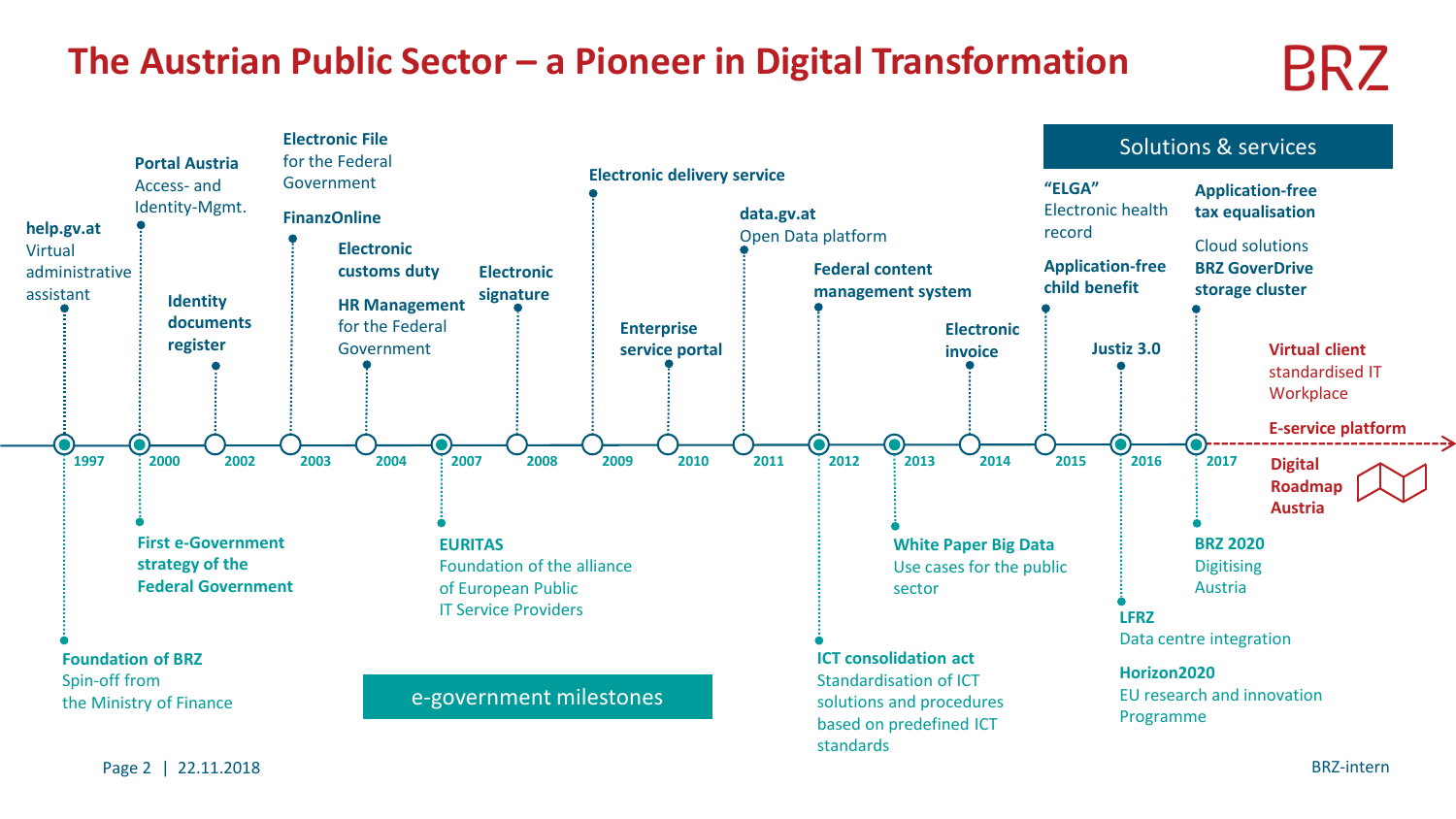

# **Digital solutions and their integrative role to foster Economic Integration**

# **Four areas of applicability**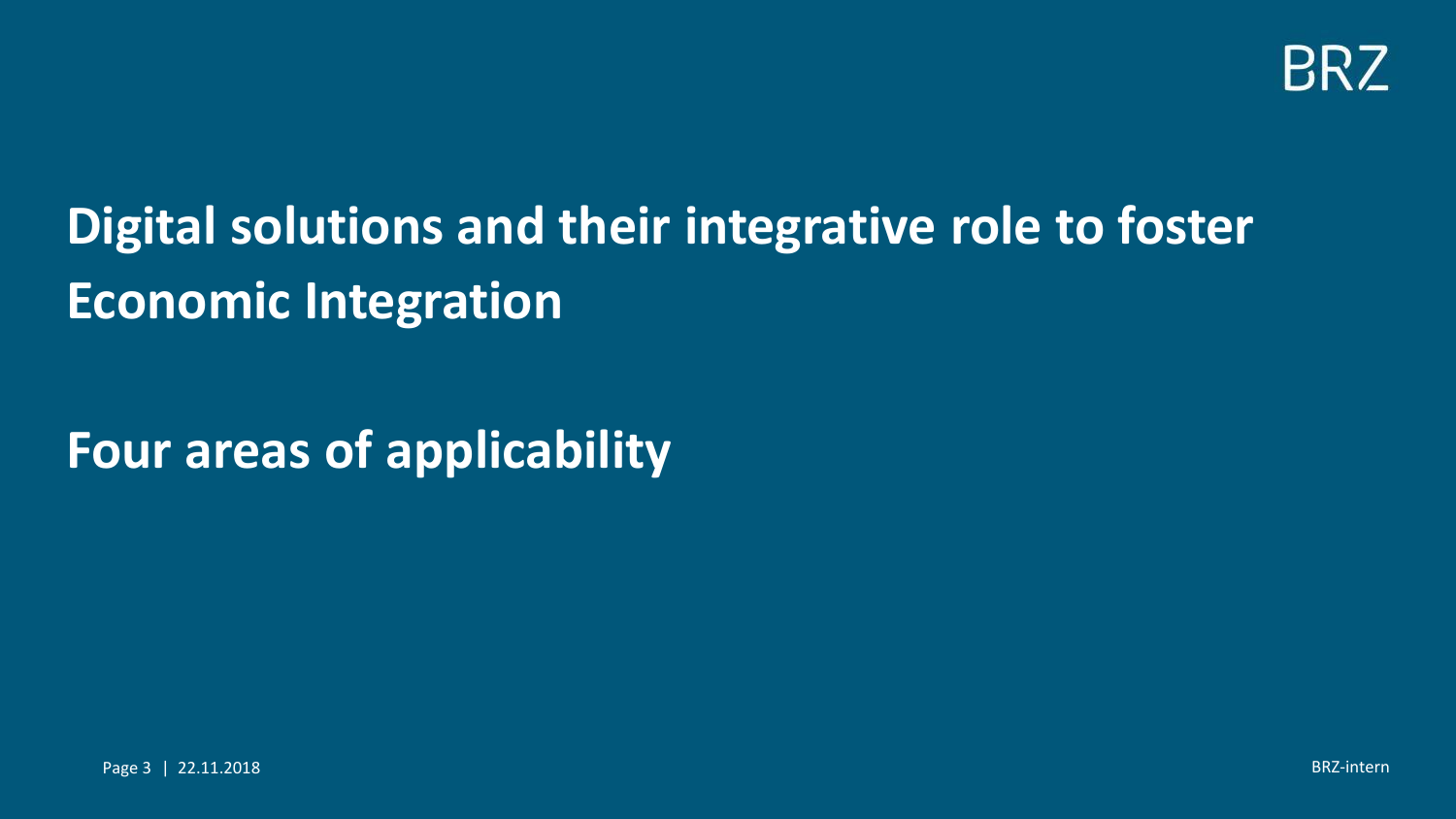### Global communication and integration **Across borders**

RR /

### **Virtual communities and organisations**

- > Multiliteral information interaction between countries / sharing best practice
- > Processes are coordinated digitally using one central platform and involving all stakeholders
- > Requires digital identification- digital wallet
- > avoiding media discontinuity
- > e.g. utilizing Blockchain no intermediaries are needed
- > Smart Contracts, connection to cross-country payment solutions / crypto currencies
- > Facilitating Digital Exchange even in countries with lower IT standards

Use Case Cross-Border Contract Management / Agreement Documentation

- > Digital Contract Negotiation & Versioning Management
- > Smart User Interface to optimize collaboration
- > Negotiation via portal / web session
- > Securing each and every agreement version immutably in the blockchain
- > Automated, transparent monitoring of key clauses
- > Initial versions are restorable even after decades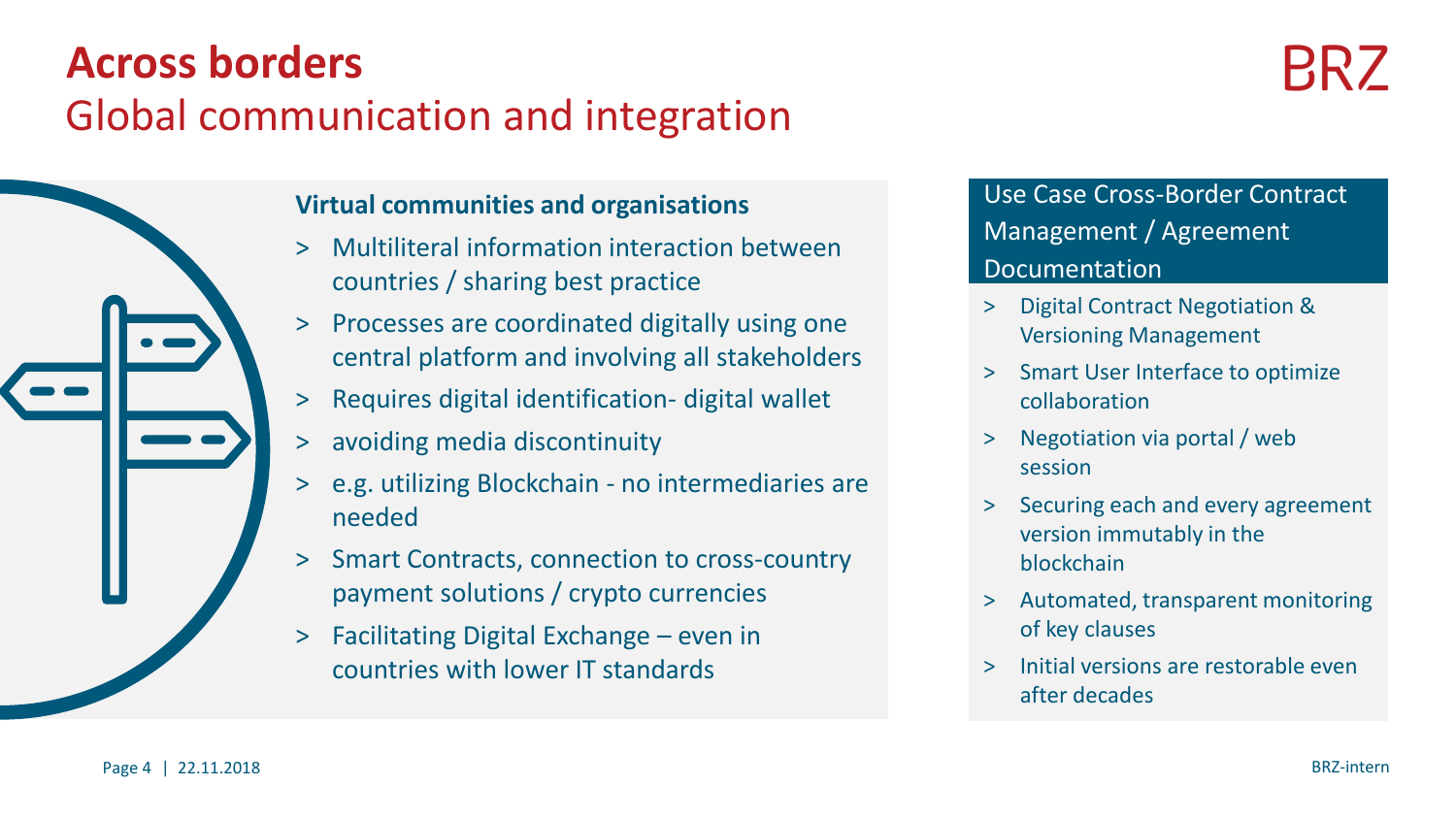### Managing and presenting information **On the same page**



#### **Information Management**

- > Sharing of data across borders and institutions
- > Active communication between institutions
- > Information Verification and proven facts
- > Same format of documents for easier distribution
- > Securing documentation in the blockchain (e.g. GDPR efforts)

#### **Integration**

- > Speech to text / barrier-free information output
- > Accurate translation in various languages
- > Easier mediation between various parties

#### Use Case Cross-country Tax Fraud

- > Verification & matching of cross-border e-commerce / delivery
- > Investigation leads for tax auditors
- > AI based identification of contradiction and irregularities
- > Matching of critical content within structured and unstructured data
- > Finding the "unknownunknown"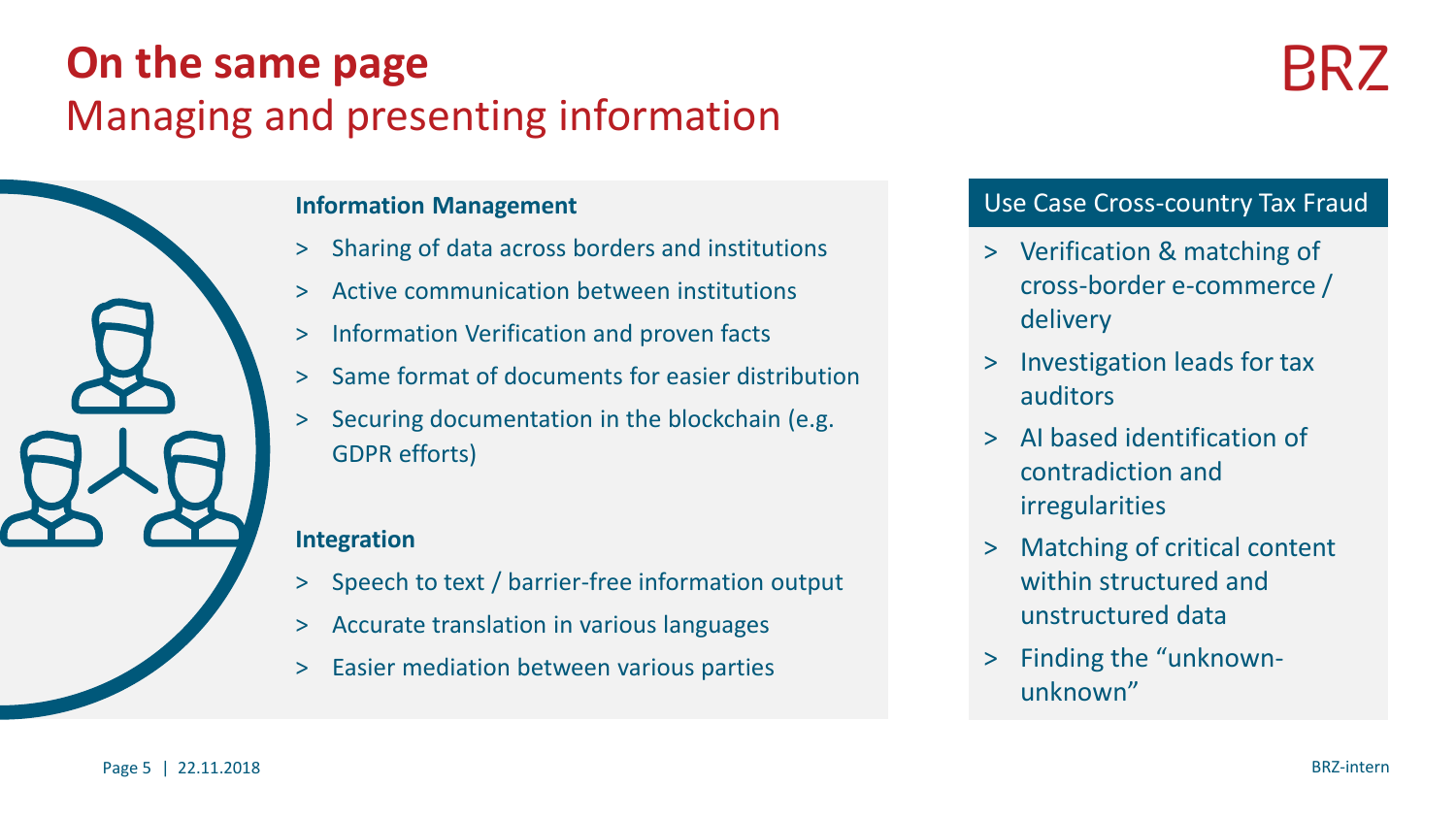### **Fully transparent**

### Turning data into a valuable and accessible asset

#### **Verified data & information to foster citizen involvement**

- > Dashboards / Condensed, digestible, understandable Data
- > bi-directional: including ideas / trends from people & enterprises
- > Open Government Data: Creating economic value via contextualizing OGD with other content / anonymized real data
- > Fostering free use and dissemination of OGD

#### **Registries**

- > Full transparency on any central registry
- > (potentially fee-based) access to the land registry
- > Facilitated access to registry information / privacy data under special circumstances / emergencies

#### Use Case eDemocracy

- > Citizen idea sharing and participation tool
- > based on blockchain technology
- > Deliberative eDemocracy Online viewing
- > Electronic surveys and coordination regarding local ideas
- > Confirmation code to verify the actual casting of votes (online after election day)
- > Next step: execution of national elections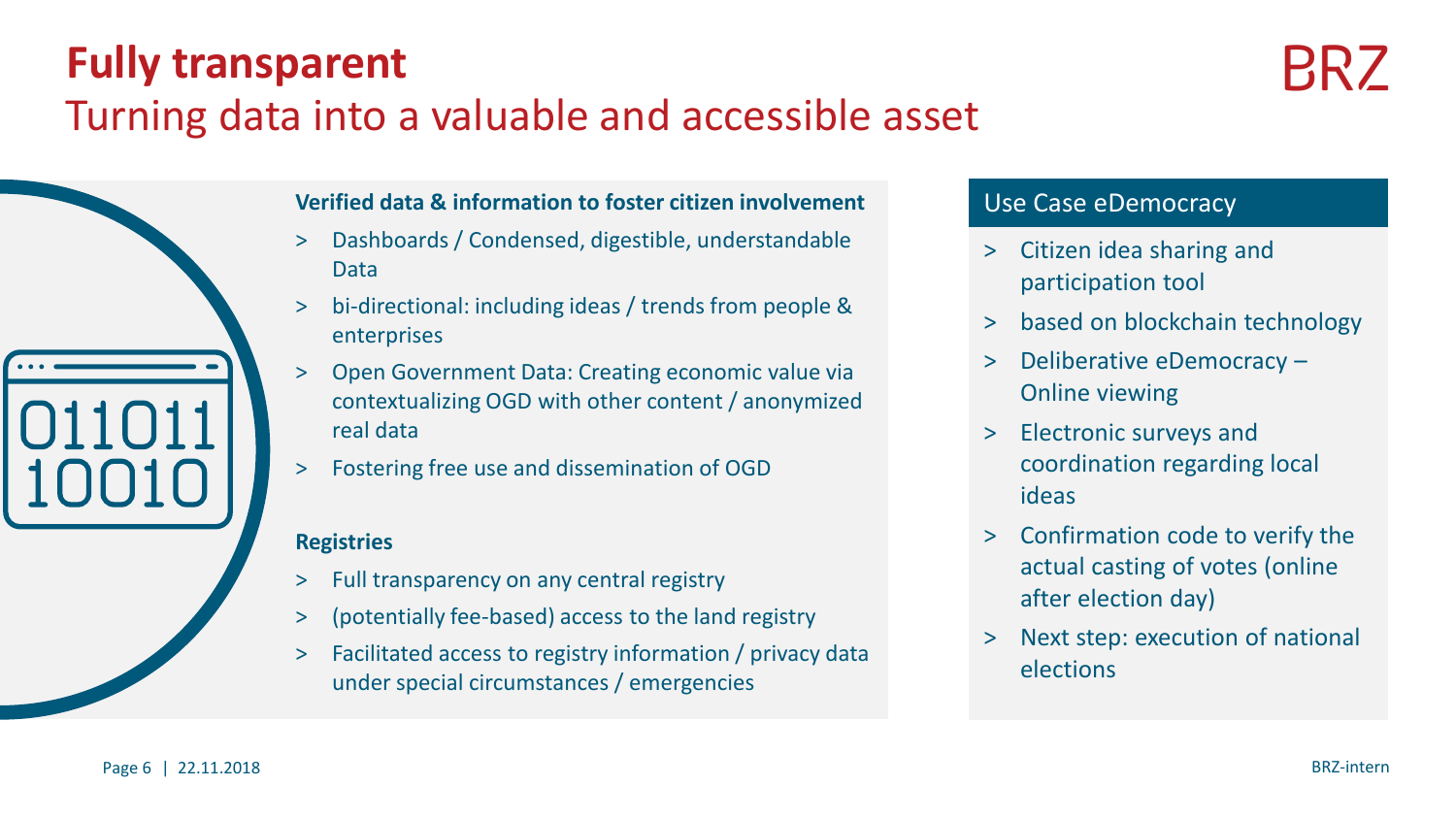### Protecting and regulating data **Highly secure**



#### **Data Protection**

- > Value of data increases
- > more data digitally available
- > Protection of digital data against destructive forces, cyberattacks and data breaches
- > Data Security as a differentiating factor
- > Data bots instead of human access?

#### **GDPR as a challenging chance**

- > Fostering understanding for any user
- > Utilization of sensitive data / anonymization
- > Right to access individual personal data on request
- > Consent for data transfers
- > Providing immutable GDPR monitoring secured in the blockchain

#### Use Case DataReg

- > Registry for recording and monitoring processing operations in context with GDPR
- > Web-solution in accordance with current GDPR legislation
- > Updates take legislative change into consideration
- > Direct import of data from data processing register

RR /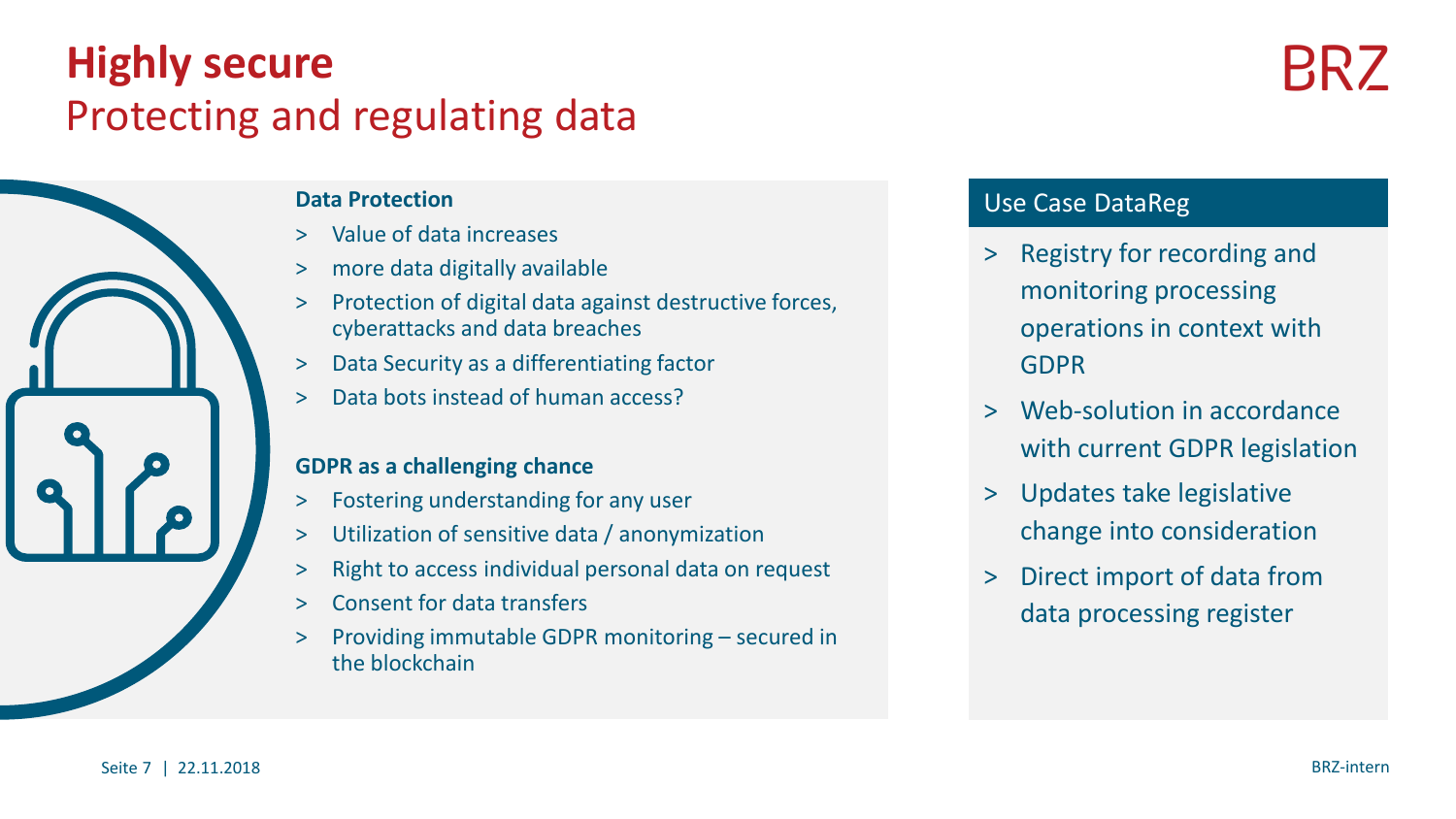## **Digital Solutions to foster Economic Integration**

Four main segments / trends capitalizing on Digital Transformation

I IMn

#### **Blockchain**

Redundant database; each partner receives a copy, hence Blockchain audit-proof, immutable and transparent

#### Existing Use Case / Project

for the electronic vehicle documentation or eDelivery

#### **Cognitive Analytics & Contextualization**

Analysing large heterogenous amounts of data, contextualisation, visualisation and usage for businessdecisions

#### Existing Use Case / Project

for complex construction projects and target group analysis

#### **Robotic Process Automation**

Automatisation of rule-based decisions/standardised processes to boost efficiency in procedures

#### Existing Use Case / Project

automated update of postal address following the scanning of incoming mail

### **Management & Virtual Assistants**

**Information** 

Providing user-friendly information and services for citizens and companies

Existing Use Case / Project

One-Stop-Shop for relocation (certificate of registration, vehicle re-registration etc.) all available in a single portal





 $\bigcap_{i=1}^{n}$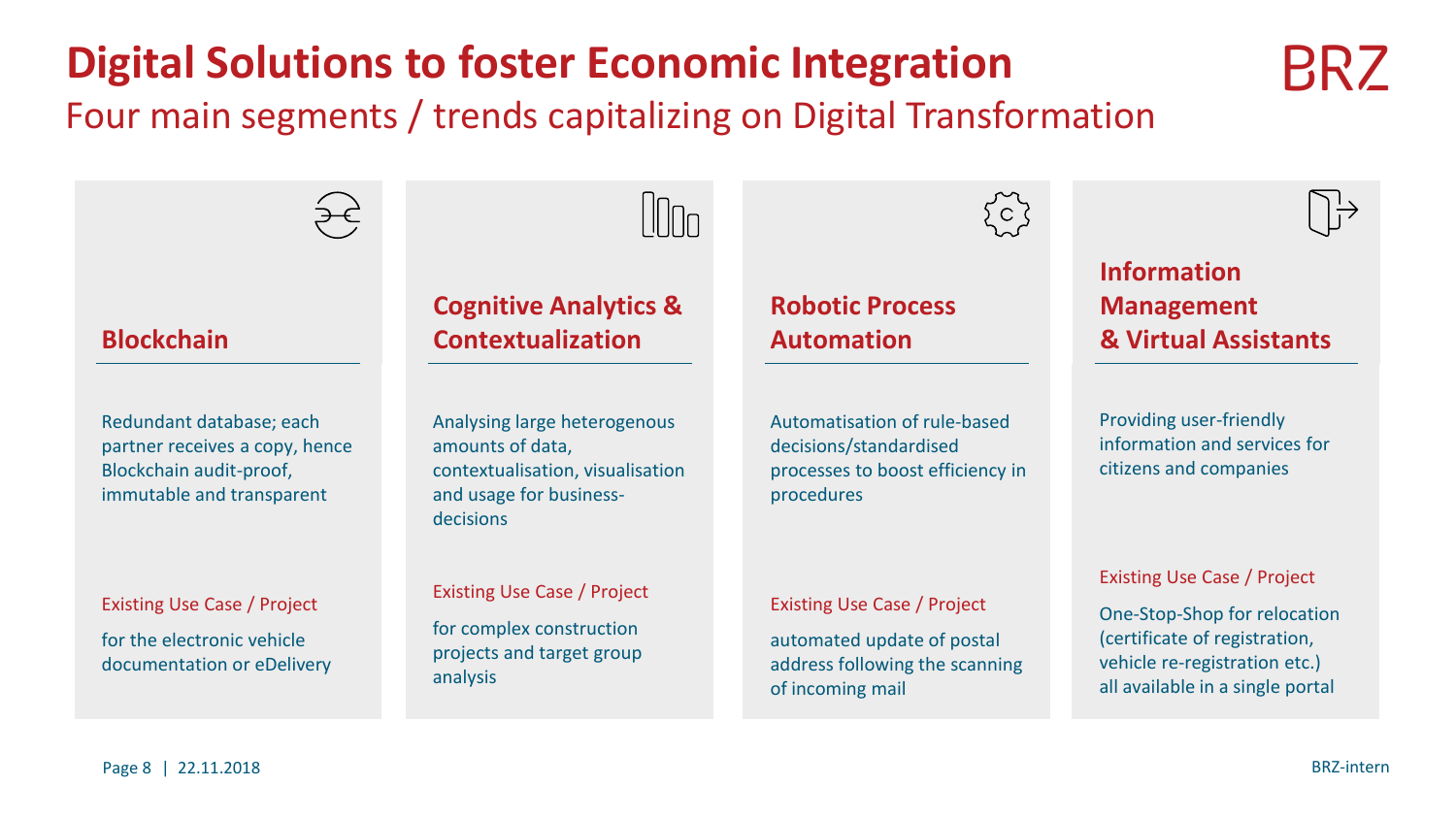

# **Use Cases Digitalisation**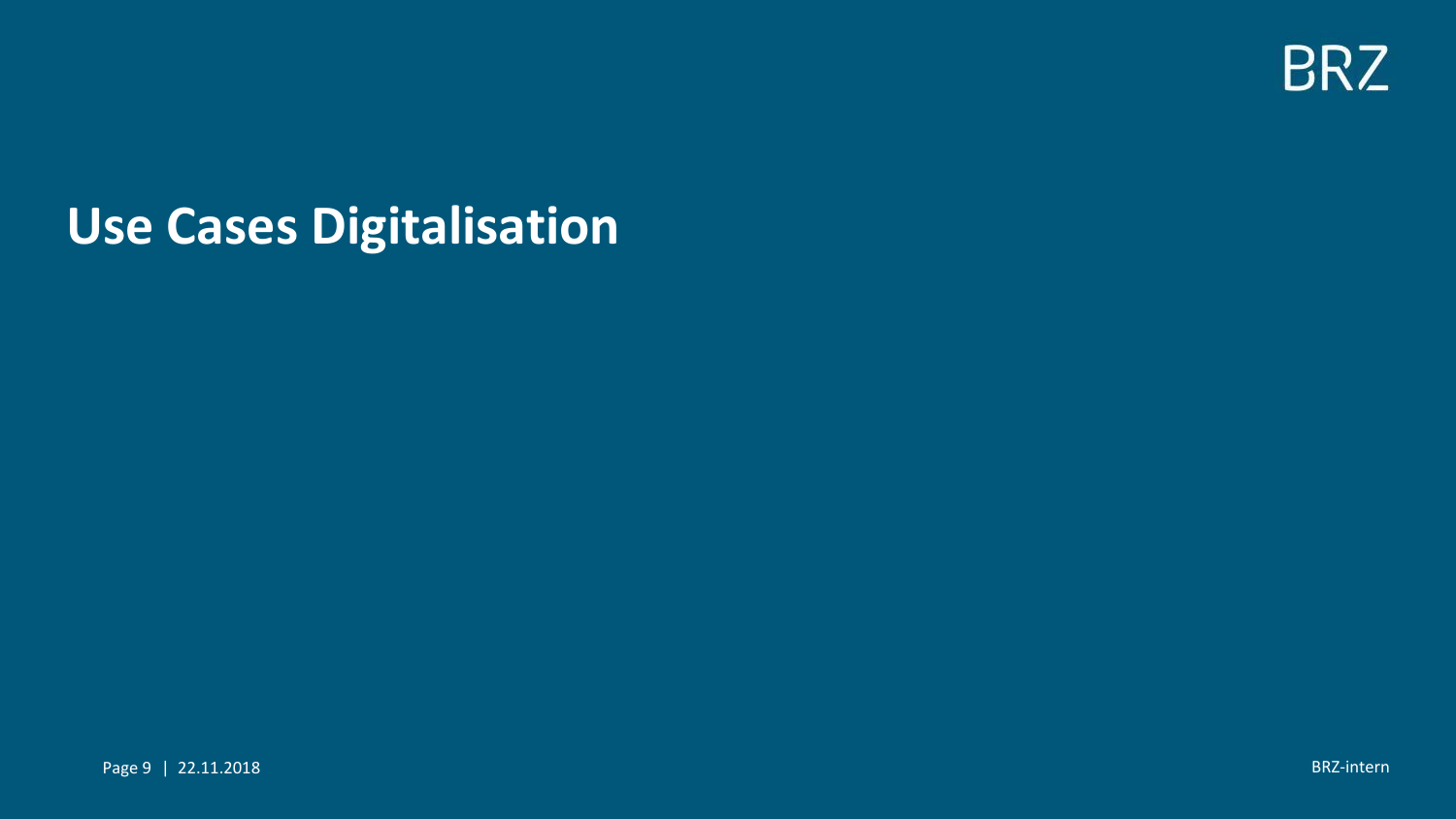### **BLOCKSTEMPEL (block stamp)**

### Notarization via Time Stamp with a secure Blockchain Certificate



- > proofs of integrity, existence and ownership in the blockchain
- > Generating an immutable and independently record of all the activity within and between organizations, entities & countries
- > Certificate with the following features
	- **Transparency**
	- **Privacy**
	- Security
	- Forensic auditability
- > Unlimited traceability and auditability
- > "replacing trust with mathematical proof"

#### Use Case eDelivery / Submission

- > Pilot project
- > Certain attributes (time stamp, procedure ID, document ID, status) are saved in a blockchain
- > Delivery history and attributes in the blockchain lead to a comprehensible and traceable process
- > Data in the blockchain is immutable
- > Based on this data deadlines for official authorities can be evaluated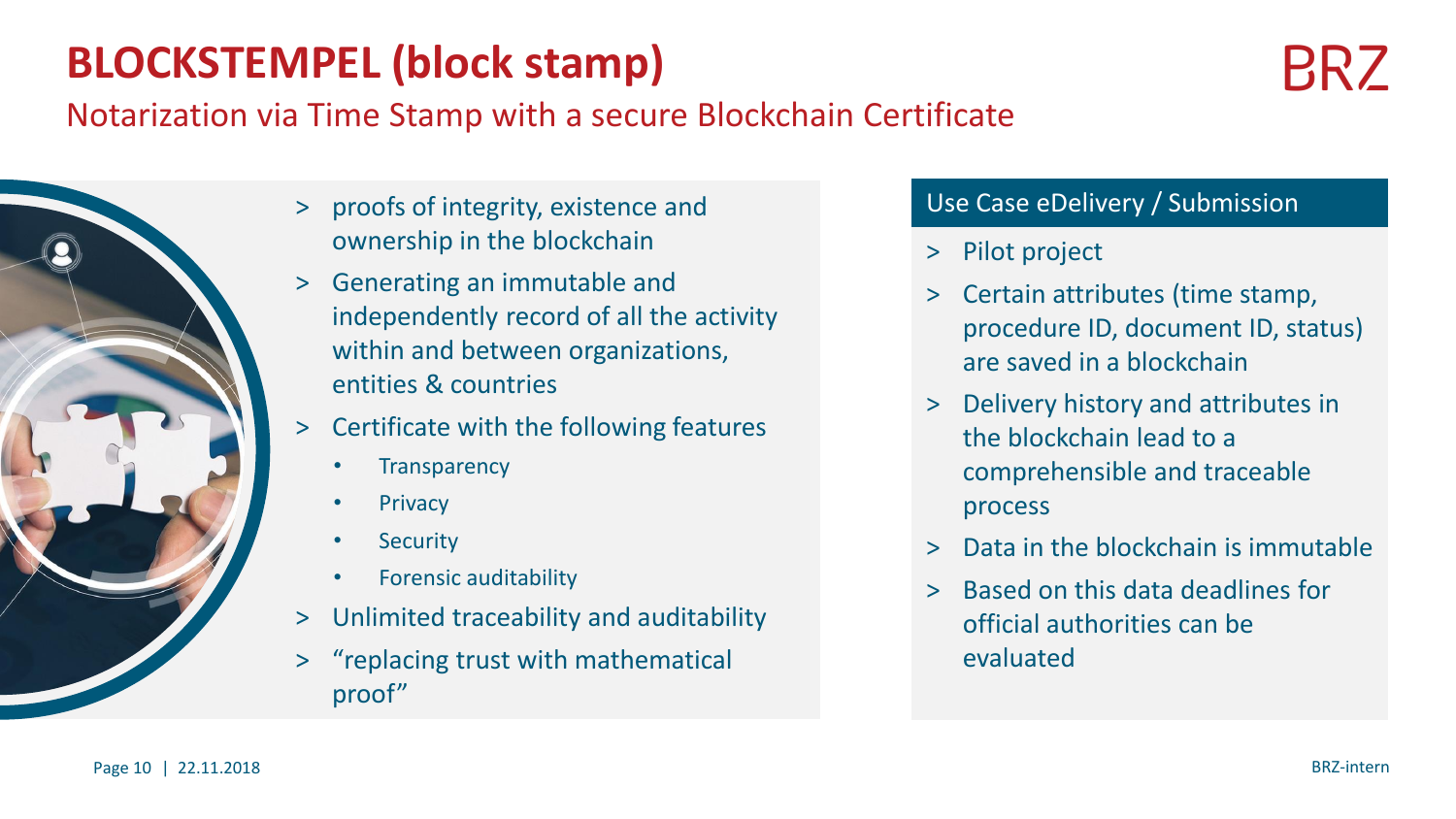### **Digital Citizen Wallet**

### Online interaction with the government – secured in the Blockchain



- > Digital government platforms provide citizens with information regarding public administration
- > Centralized document and information storage
- > simplifying document handling, permits, and registrations in domains like civic services, social services, tax and revenue management etc.
- > Ability to manage citizen life chain digitally with secure access, authority and document authenticity

#### Use Case Digital Wallet with a governmental Bank

- > Austrian government platform for private citizens
- > to access information and execute core processes via any device
- > Application for management of citizen documents or assets including the exchange of information where applicable along all relevant aspects of life
- > Reliable document or asset proof for all involved parties based on hash upload (blockchain tech)
- > Access control is with the owner
- > Informs citizens about relevant topics based on their personal life status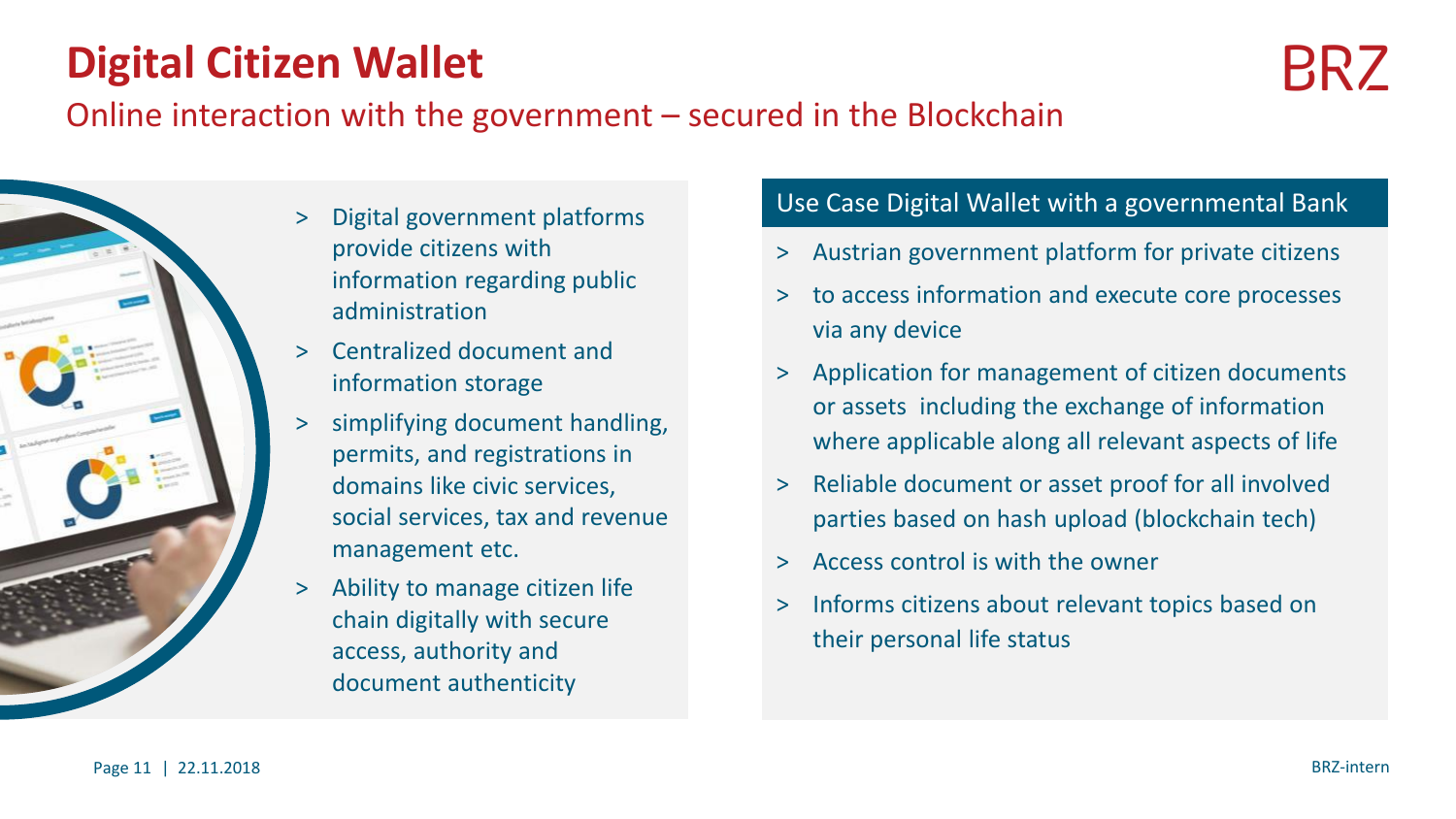### a virtual community for real connections **KETTENBRUCK ("chainbridge")**



- > Virtual municipality
- > Testing of use cases in the virtual municipality and realisation in partner municipalities in Austria
- > Focus on Blockchain and some other Digital Use Cases
- > Kettenbruck is a show case of validated use cases and technological solutions
- > Real development environments behind the public showcases

#### Use Case Digital Citizen Wallet

- > Central, digital storage of all documents
- > Once only principal
- > 2-factor-authentification and blockchain technology
- > Less administrative effort
- > Better overview for citizens

BRZ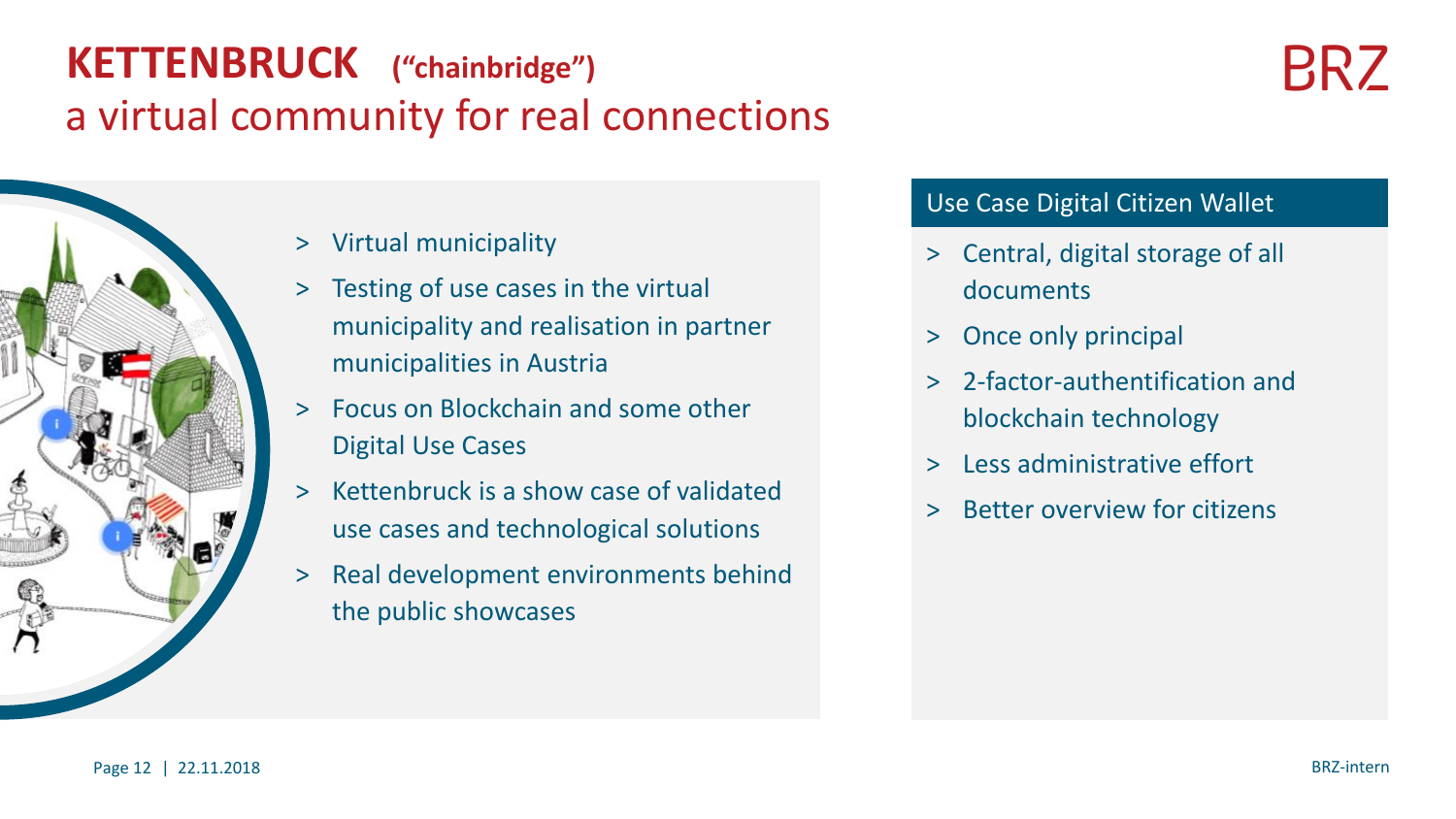### Artificial Intelligence against tax fraud **Predictive Analytics**

# **BRZ**

#### Facts & Figures

- > predictive analytics uses methods of statistics and data mining to identify patterns and trends in data
- > 4 million single data and 1.6 million taxable people and companies are administered financially in the central data warehouse
- > assisted by predictive analytics the usage of an extensive information pool for the control of tax declarations is possible

#### Benefits & Features

- > predictive analytics simplifies tax inspection by analysing behavioural patterns in large amounts of data
- > real-time-analysis of network-traffic and intrusion-detection
- > early recognition of potential traffic jams and support for implementing counter measures
- > steering of the job market via improved models of big data bases
- > granting of promotions and benefits



#### Customer Benefits

> **improvement of effectivity and efficiency of tax collection and combating tax fraud**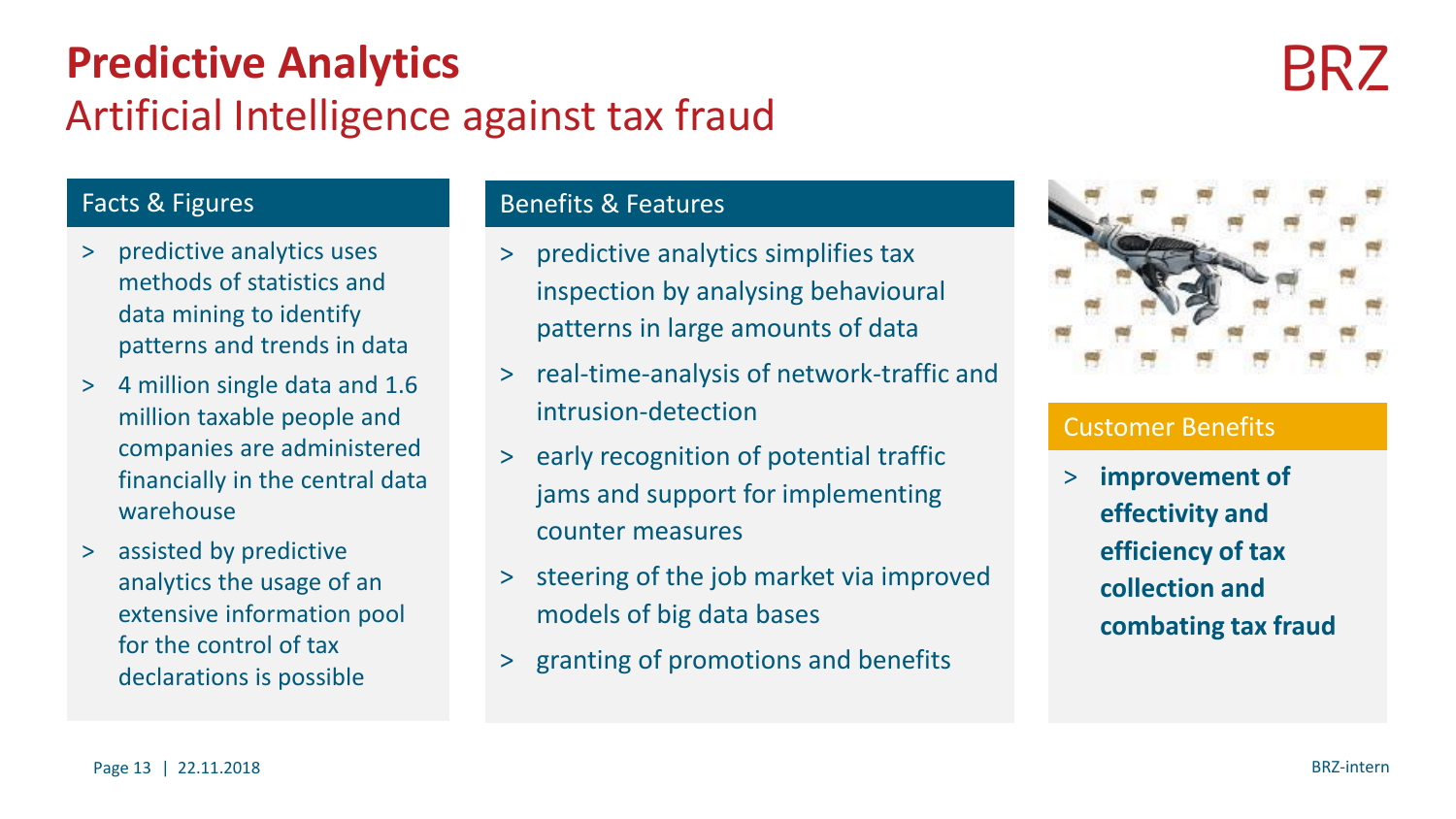### **From the automation of easy tasks** to the implementation of cognitive systems

- **BRZ**
- > Using process analysis, indications for a digital atomisation are identified- including concrete cost saving potentials and further efficiencies.

| rule based robotics<br>spectrum                                                                                                                              |                                                                                                                                                                                                                                                   | cognitive robotics<br>spectrum                                                                                                                       |
|--------------------------------------------------------------------------------------------------------------------------------------------------------------|---------------------------------------------------------------------------------------------------------------------------------------------------------------------------------------------------------------------------------------------------|------------------------------------------------------------------------------------------------------------------------------------------------------|
|                                                                                                                                                              |                                                                                                                                                                                                                                                   | <b>Learning systems with Artificial</b><br><b>Intelligence (AI)</b>                                                                                  |
|                                                                                                                                                              | <b>Digital/Virtual Assistant</b>                                                                                                                                                                                                                  | > Chat-/Messenger-Bots (GovBots)<br>e.g. supplied with information based on                                                                          |
| <b>Process Automation</b><br>with SW-Robots<br>> Automation<br>easy, repetitive tasks<br>(e.g. copy & paste), that are rule based<br>are conducted by robots | > Auto-Crawling<br>of data & content (highly sensible content)<br>to generate usable information units<br>> Triggering of processes based on<br>received information<br>> Natural language processing<br>text and audio as communication channels | metadata and context for process<br>support<br>> Learning systems<br>based on observations: learning system<br>suggest the next steps of the process |
| <b>Structured Data</b>                                                                                                                                       | <b>Semi-structured Data</b>                                                                                                                                                                                                                       | <b>Unstructured Data</b>                                                                                                                             |
|                                                                                                                                                              |                                                                                                                                                                                                                                                   |                                                                                                                                                      |